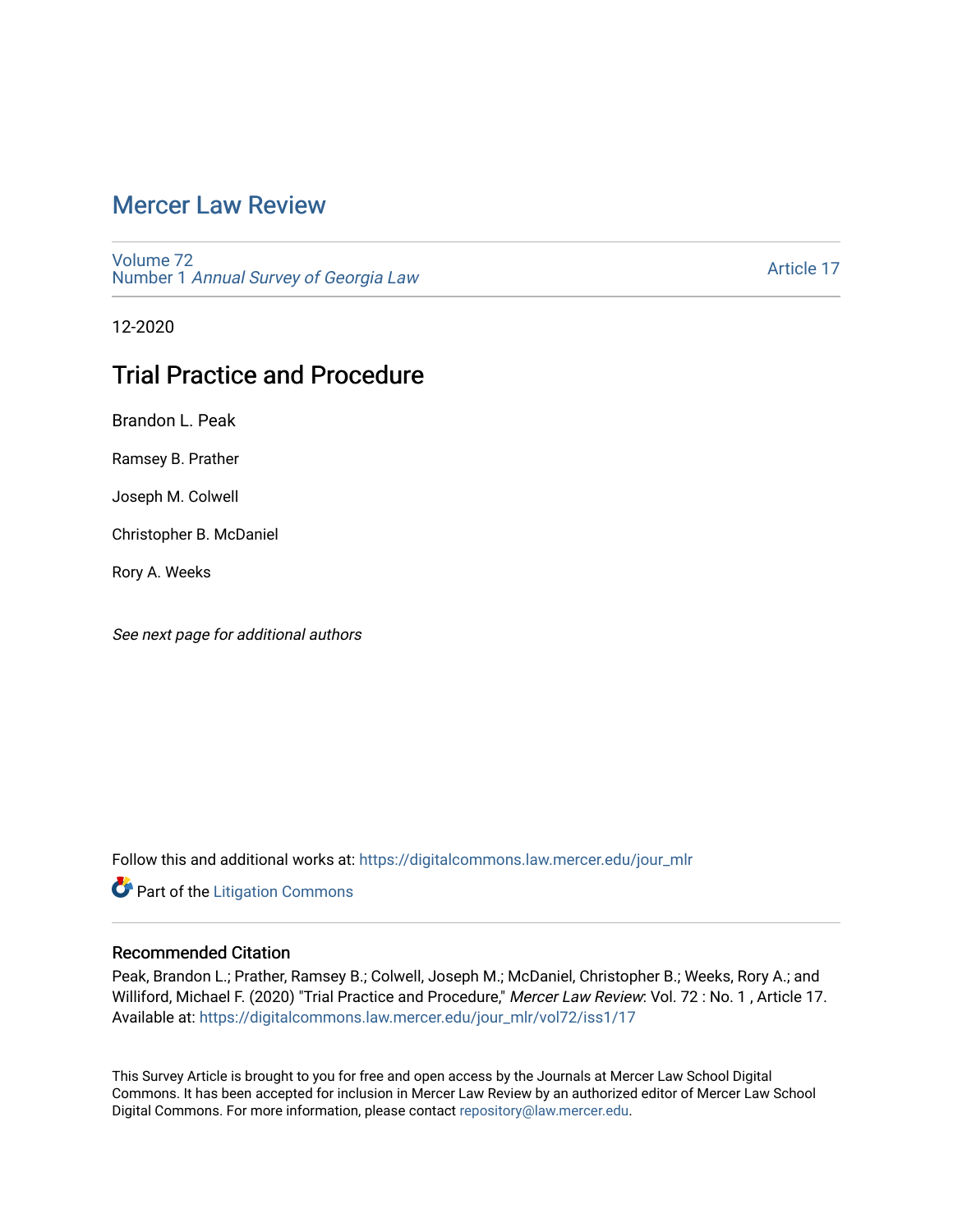# Trial Practice and Procedure

# Authors

Brandon L. Peak, Ramsey B. Prather, Joseph M. Colwell, Christopher B. McDaniel, Rory A. Weeks, and Michael F. Williford

This survey article is available in Mercer Law Review: [https://digitalcommons.law.mercer.edu/jour\\_mlr/vol72/iss1/17](https://digitalcommons.law.mercer.edu/jour_mlr/vol72/iss1/17)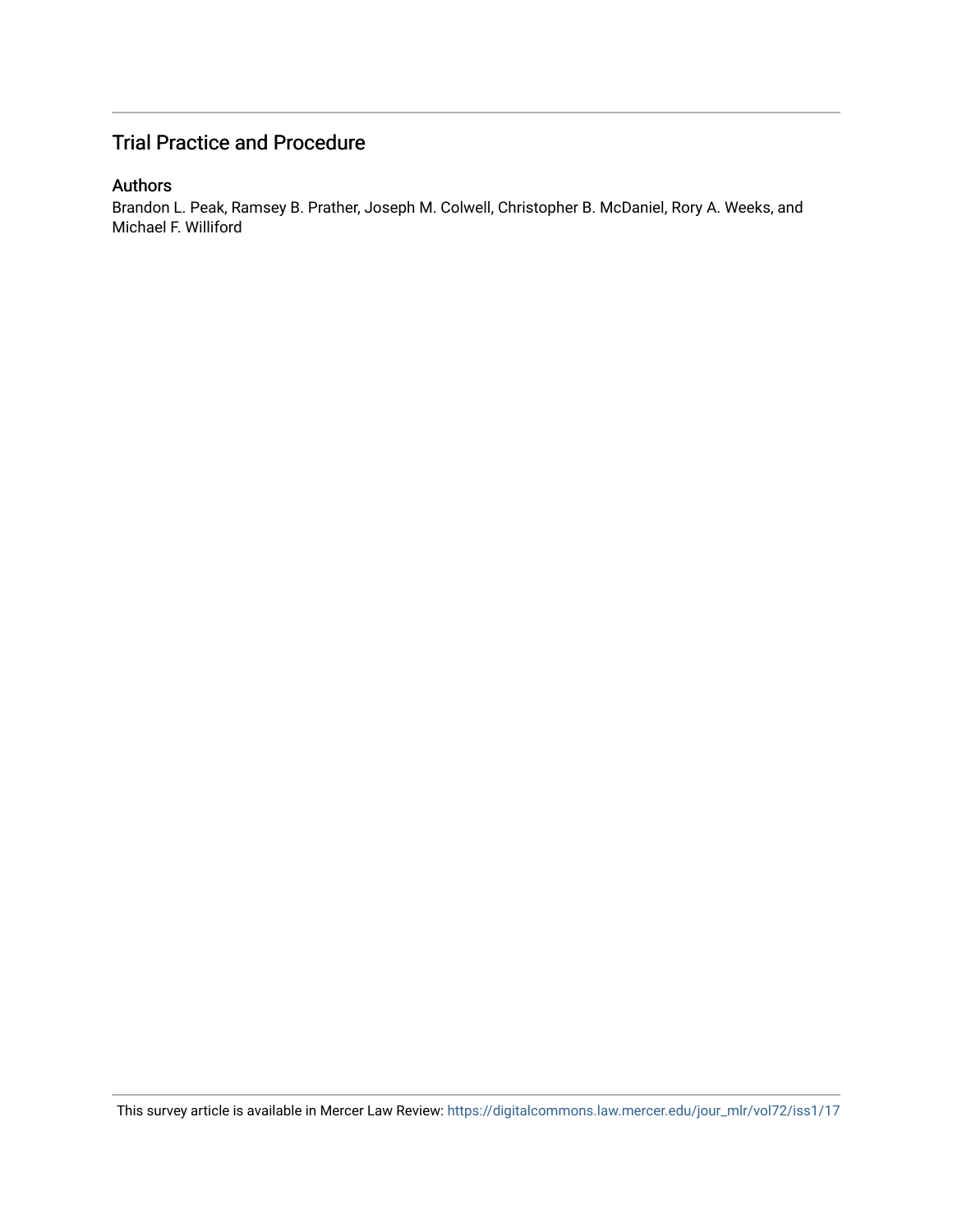# **Trial Practice and Procedure**

**by Brandon L. Peak[\\*](#page-2-0)**

## **Ramsey Prather[\\*\\*](#page-2-1)**

# **Joseph M. Colwell [\\*\\*\\*](#page-2-2)**

# **Christopher B. McDaniel [\\*\\*\\*\\*](#page-2-3)**

# **Rory A. Weeks [\\*\\*\\*\\*\\*](#page-2-4)**

## **and Michael F. Williford[\\*\\*\\*\\*\\*\\*](#page-2-5)**

### I. INTRODUCTION

This Article addresses selected opinions and legislation of interest to the Georgia civil trial practitioner issued during the Survey period of this publication.[1](#page-2-6)

<span id="page-2-2"></span>\*\*\* Associate of Butler Wooten & Peak LLP. Mercer University (B.A., cum laude, 2010); Mercer University School of Law (J.D., magna cum laude, 2013). Member, State Bar of Georgia.

<span id="page-2-3"></span>\*\*\*\* Associate of Butler Wooten & Peak LLP. Columbus State University (B.A., summa cum laude, 2010); Mercer University School of Law (J.D., magna cum laude, 2014). Member, State Bar of Georgia.

<span id="page-2-4"></span>\*\*\*\*\* Associate of Butler Wooten & Peak LLP. University of Georgia (A.B., cum laude, 2008); University of Georgia (M.A., 2012); University of Georgia School of Law (J.D., magna cum laude, 2013). Member, State Bar of Georgia.

<span id="page-2-5"></span>\*\*\*\*\*\* Associate of Butler Wooten & Peak LLP. Excelsior College (B.A., cum laude, 2013); Georgia State University College of Law (J.D., summa cum laude, 2017). Member, State Bar of Georgia.

<span id="page-2-6"></span> $1$  For an analysis of Georgia trial practice and procedure during the prior Survey period, *see* Brandon L. Peak, Joseph M. Colwell, Christopher B. McDaniel, Rory A. Weeks, Ramsey B. Prather, and Michael F. Williford, *Trial Practice and Procedure, Annual Survey of Georgia Law*, 71 Mercer L. Rev. 305 (2019).

311

<span id="page-2-0"></span><sup>\*</sup> Partner of Butler Wooten & Peak LLP. The Citadel (B.S., summa cum laude, 2001); Mercer University School of Law (J.D., magna cum laude, 2004). Member, State Bar of Georgia.

<span id="page-2-1"></span><sup>\*\*</sup> Partner of Butler Wooten & Peak LLP. New York University (B.A., magna cum laude, 2005); Tulane University Law School (J.D., magna cum laude, 2010). Member, State Bar of Georgia.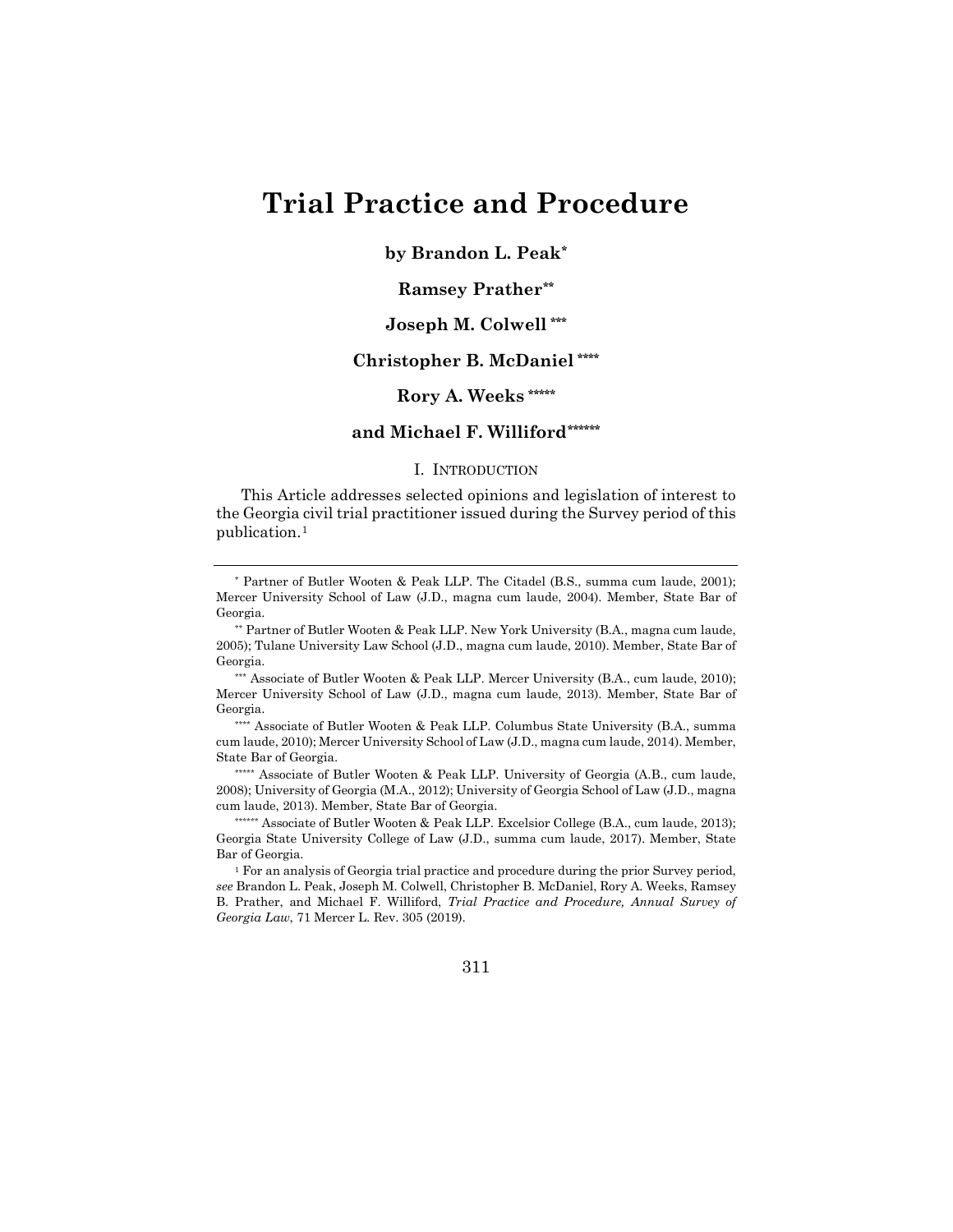#### II.LEGISLATION

This was an unusual year for the Georgia General Assembly. Due to the COVID-19 pandemic, the legislative session was suspended indefinitely on March 14, 2020, when Governor Kemp declared a Public Health State of Emergency and after only twenty-nine days of the session had been completed. Except for two special sessions convened in March and April, the General Assembly did not resume its regular session until June 15. Despite technically falling outside the Survey period of this publication, the Authors have included a discussion here of Senate Bill 359[2](#page-3-0) which was passed during the resumed 2019–2020 regular session and because it impacts Georgia civil trial practice and procedure.

Senate Bill 359, known as the "Georgia COVID-19 Pandemic Business Safety Act," generally establishes immunity from tort liability for claims arising out of exposure to COVID-19 or receiving medical treatment for COVID-19.[3](#page-3-1) Senate Bill 359's immunity provision is not limited to healthcare workers, healthcare facilities, or the provision of health care; it also extends broadly to any business that continued to operate during the pandemic.[4](#page-3-2) To overcome the immunity from tort liability falling within the scope of the Act, a plaintiff has to prove "gross negligence, willful and wanton misconduct, reckless infliction of harm, or intentional infliction of harm."[5](#page-3-3) Senate Bill 359's immunity provision will apply to causes of action accruing until, but not after, July 14, 2021.[6](#page-3-4)

#### III. CASE LAW

#### *A. Apportionment*

In *Suzuki Motor of America, Inc. v. Johns*,[7](#page-3-5) the Georgia Court of Appeals affirmed a trial court's decision to permit a jury to consider the fault of a motorcycle operator for purposes of apportionment in a strict products liability case against the motorcycle manufacturer.[8](#page-3-6) The plaintiffs (a husband and wife) asserted a strict products liability claim against Suzuki after the husband/operator suffered injuries in a motorcycle crash, claiming a design defect existed in the motorcycle's

<span id="page-3-2"></span><span id="page-3-1"></span><span id="page-3-0"></span><sup>2</sup> Ga. S. Bill 359, Reg. Sess., 2020 Ga. Laws 588 (codified at O.C.G.A. §§ 51-16-1 through 51-16-5 (2020)).

<sup>3</sup> *Id.*

<sup>4</sup> *Id.* at §§ 1, 3.

<sup>5</sup> *Id.* at § 3 (codified at O.C.G.A. § 51-16-2(a) (2020)).

<sup>6</sup> *Id*. at § 4*.*

<span id="page-3-6"></span><span id="page-3-5"></span><span id="page-3-4"></span><span id="page-3-3"></span><sup>7</sup> 351 Ga. App. 186, 830 S.E.2d 549 (2019), *cert. granted*, Case No. A19A0109 (Jan. 13, 2020).

<sup>8</sup> *Id.* at 198–99, 830 S.E.2d at 560.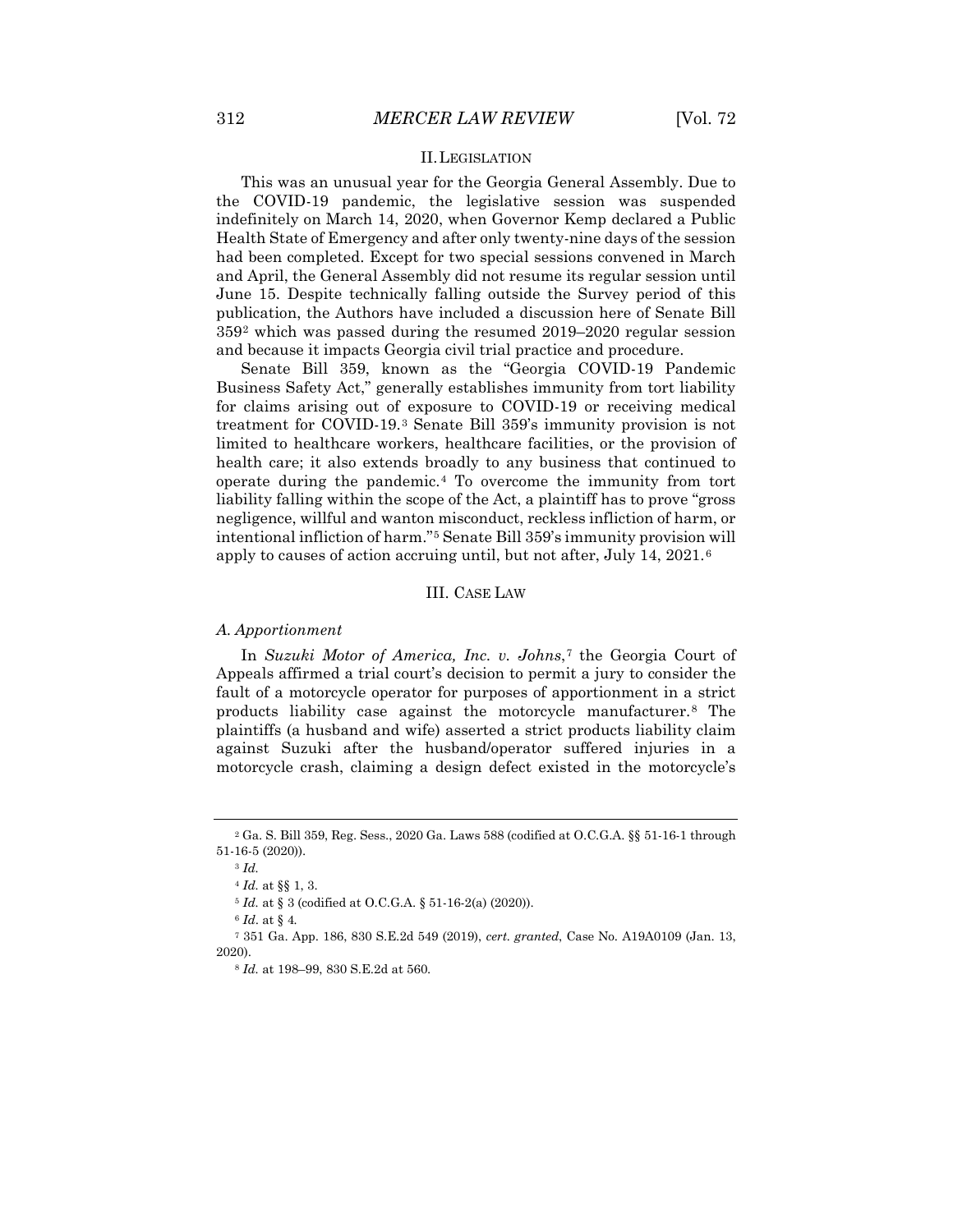front brake piston.[9](#page-4-0) The jury found in favor of the plaintiffs, but it apportioned forty-nine percent of the fault to the husband/operator.[10](#page-4-1) The plaintiffs appealed the judgment because the trial court "erred by apportioning the damage award on . . . [the plaintiff/operator's] strict liability claim."[11](#page-4-2)

The plaintiff/operator purchased the motorcycle in 2005. In 2013, the plaintiff/operator discovered the motorcycle had "spongy" brakes. His father-in-law, a certified motorcycle mechanic, advised the plaintiff/operator to "bleed the brakes."[12](#page-4-3) The plaintiff/operator did so, "and the problem appeared to be resolved" based on short test rides that weekend.[13](#page-4-4) The following Monday morning, the plaintiff/operator drove the motorcycle to work. When a tractor-trailer pulled out in front of him, the plaintiff/operator's front brakes failed. The plaintiff/operator skidded, hit a curb, and was thrown from the bike, resulting in serious injuries.<sup>[14](#page-4-5)</sup> After rehabilitation and multiple surgeries, the plaintiff/operator "received a recall notice from Suzuki warning him of a dangerous safety defect in his motorcycle's front brake master cylinder."[15](#page-4-6)

At trial, the plaintiffs presented evidence of a design defect in the brakes.[16](#page-4-7) The defendants presented evidence that the plaintiff/operator's injuries were caused by his negligent operation of the motorcycle, or alternatively, by his failure to adhere to the manufacturer's prescribed brake-maintenance schedule.[17](#page-4-8) The jury found in favor of the plaintiffs but apportioned forty-nine percent of the fault to the plaintiff/operator.[18](#page-4-9)

In affirming the trial court's decision to reduce the verdict amount by the percentage of fault apportioned to the plaintiff/operator pursuant to Georgia's apportionment statute, the court of appeals relied upon the Georgia Supreme Court's ruling in *Couch v. Red Roof Inns*,[19](#page-4-10) where the supreme court held that Georgia's apportionment statute displaced the common law of apportionment.[20](#page-4-11) Recognizing that the *Couch* decision addressed whether the apportionment statute displaced the common law rule against apportioning fault in intentional tort cases, the court of appeals nevertheless held that the plain language of the apportionment

<span id="page-4-3"></span><sup>12</sup> *Id.*

<span id="page-4-4"></span><sup>13</sup> *Id.*

- <sup>15</sup> *Id.* at 188, 830 S.E.2d at 553.
- <sup>16</sup> *Id*. at 188–89, 830 S.E.2d at 554.
- <sup>17</sup> *Id.* at 189, 830 S.E.2d at 554.

<span id="page-4-11"></span><span id="page-4-10"></span><span id="page-4-9"></span><span id="page-4-8"></span><span id="page-4-7"></span><sup>18</sup> *Id.*

<sup>19</sup> 291 Ga. 359, 729 S.E.2d 378 (2012).

<sup>9</sup> *Id.* at 188, 830 S.E.2d at 553–54.

<span id="page-4-2"></span><span id="page-4-1"></span><span id="page-4-0"></span><sup>10</sup> *Id.* at 189, 830 S.E.2d at 554.

<sup>11</sup> *Id.* at 187, 830 S.E.2d at 553.

<span id="page-4-6"></span><span id="page-4-5"></span><sup>14</sup> *Id*. at 187–88, 803 S.E.2d at 553.

<sup>20</sup> *Id*. at 364, 729 S.E.2d at 382–83.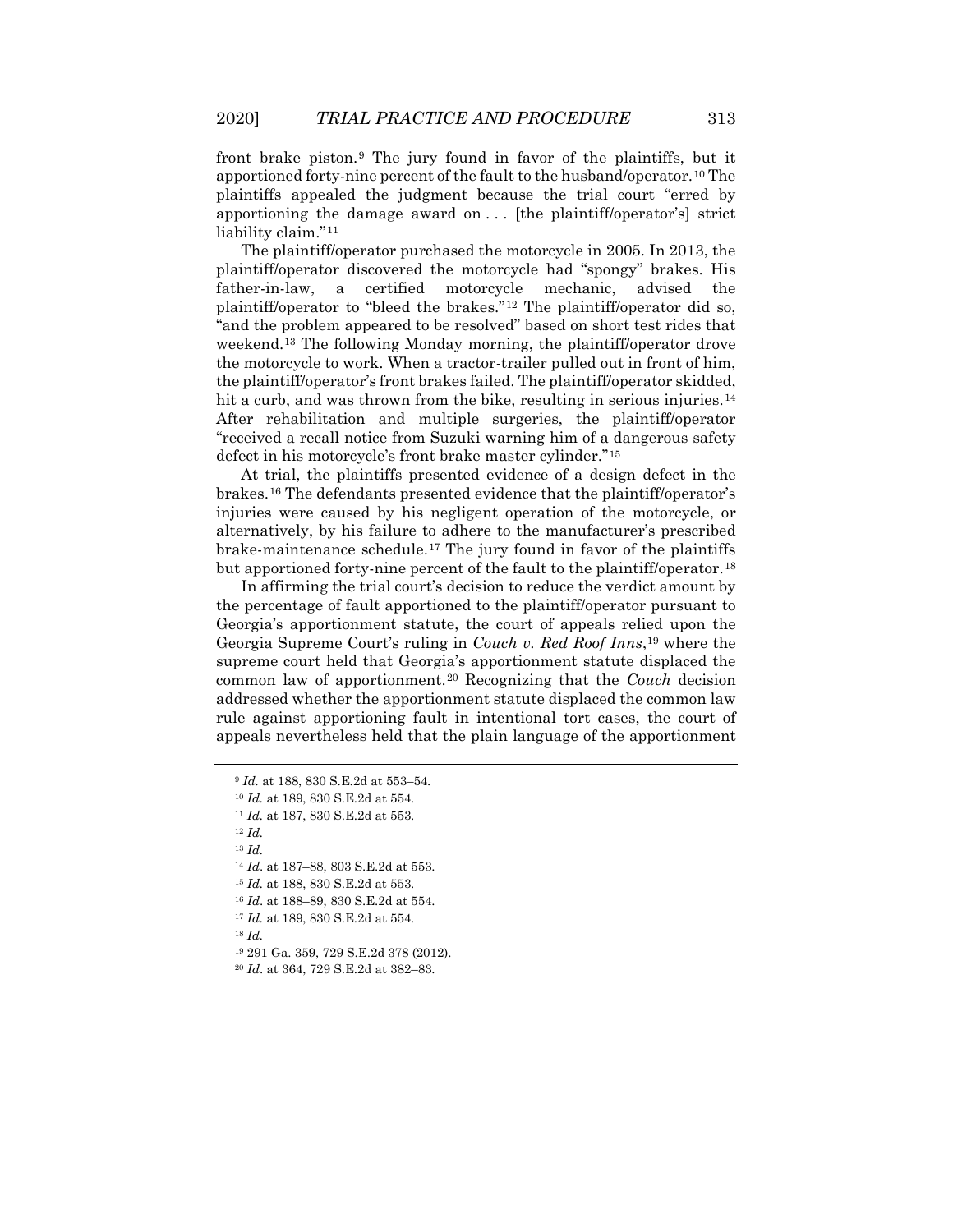statute extends to strict liability cases because the statute does not "distinguish[] between . . . theories upon which . . . claims are premised," and the Georgia General Assembly failed to otherwise exclude strict liability claims from the broad language of the statute.<sup>[21](#page-5-0)</sup>

#### *B. Default and Default Judgment*

In *Bowen v. Savoy*,<sup>[22](#page-5-1)</sup> the Georgia Supreme Court held that a defendant is not required to provide a reasonable explanation for its failure to file a timely answer in order to meet the "proper case" standard for opening default under Section  $9-11-55(b)^{23}$  $9-11-55(b)^{23}$  $9-11-55(b)^{23}$  of the Official Code of Georgia Annotated (O.C.G.A.).[24](#page-5-3) The plaintiff in *Bowen*, as executor of her mother's estate, filed suit against her sisters, alleging they colluded to misappropriate funds from the estate. The defendants were served and filed a motion to dismiss only, sending the case into automatic default pursuant to O.C.G.A. § 9-11-55(a)<sup>[25](#page-5-4)</sup> when they failed, as required by O.C.G.A. § 9-11-12(a),<sup>[26](#page-5-5)</sup> to answer the complaint within thirty days after service.<sup>[27](#page-5-6)</sup>

The court denied the defendants' motion to dismiss six months later. The defendants thereafter filed an untimely answer. The plaintiff moved for entry of a default judgment and the defendants moved to set aside the default, arguing that a proper case had been made for opening default where their attorney filed a sworn affidavit stating he had failed to file a timely answer due to "his good faith (mis)understanding [of] the Civil Practice Act."[28](#page-5-7)

After granting the motion for default judgment and denying the defendants' motion to set aside the default, the trial court issued a certificate of immediate review.[29](#page-5-8) The court of appeals affirmed the trial court's judgment because "some reasonable explanation was required to open . . . default under the 'proper case' ground."[30](#page-5-9)

O.C.G.A. § 9-11-55(b) grants the trial court discretion to open a default at any time before the entry of a final judgment where the defendant pays costs and demonstrates "providential cause," "excusable neglect," or where the judge determines that a "proper case" has been

<span id="page-5-0"></span><sup>21</sup> *Suzuki*, 351 Ga. App. at 198, 830 S.E.2d at 560.

<span id="page-5-1"></span><sup>22</sup> 308 Ga. 204, 839 S.E.2d 546 (2020).

<span id="page-5-2"></span><sup>23</sup> O.C.G.A. § 9-11-55(b) (2020).

<span id="page-5-4"></span><span id="page-5-3"></span><sup>24</sup> *Bowen*, 308 Ga. at 208, 839 S.E.2d at 550.

<sup>25</sup> O.C.G.A. § 9-11-55(a) (2020).

<sup>26</sup> O.C.G.A. § 9-11-12(a) (2020).

<span id="page-5-6"></span><span id="page-5-5"></span><sup>27</sup> *Bowen*, 308 Ga. at 204, 839 S.E.2d at 547.

<span id="page-5-7"></span><sup>28</sup> *Id.* at 204–05, 839 S.E.2d at 547–48.

<span id="page-5-8"></span><sup>29</sup> *Id*. at 205, 839 S.E.2d at 548.

<span id="page-5-9"></span><sup>30</sup> *Id.*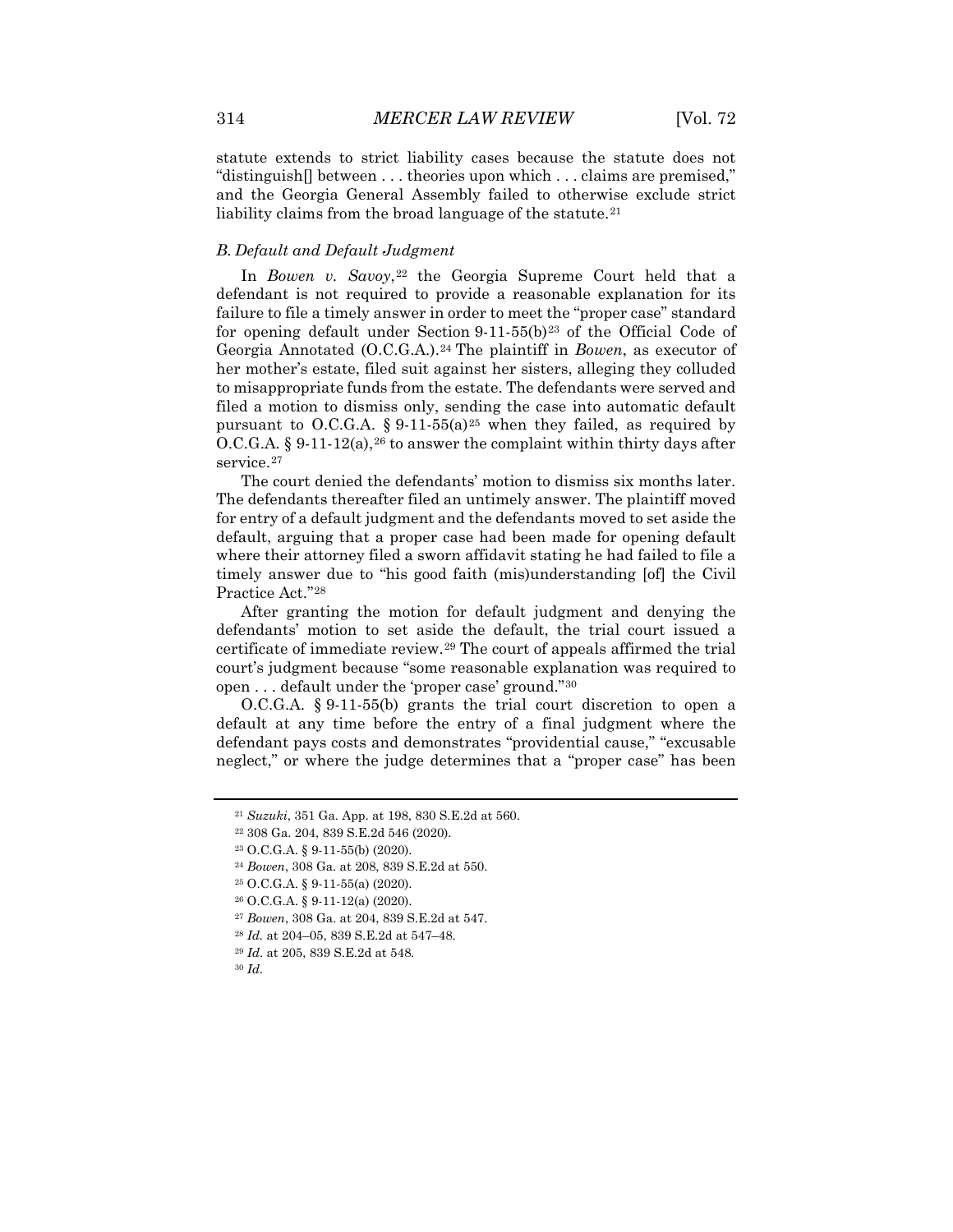made.[31](#page-6-0) The supreme court granted certiorari in *Bowen* to decide whether a "reasonable explanation" is required to show a "proper case" for opening default.[32](#page-6-1)

The court noted "that the proper case ground [for opening default] is the broadest of the three and permits 'the reaching out  $\dots$  in every conceivable case where injustice might result if the default were not opened.'"[33](#page-6-2) It further explained that the imposition of a "reasonable excuse" requirement to the "proper case" ground for opening default arose from a misreading of the *Brucker v. O'Connor*[34](#page-6-3) case by the court of appeals in *BellSouth Telecommunications, Inc. v. Future Comms., Inc*.,[35](#page-6-4) in which the supreme court "held that a default may be opened under that ground 'only where a reasonable explanation for the failure to timely answer exists.'"[36](#page-6-5)

The court in *Bowen* held that the court of appeals' holding in *BellSouth Telecommunications, Inc.* is inconsistent with the statute's directive that a trial court consider "all the facts" in determining whether a "proper case" exists.[37](#page-6-6) The court reasoned that "[r]equiring a 'reasonable excuse' to open default under the proper case ground is thus unsupported by the statutory language and further, would render the proper case ground 'mere surplusage' by subsuming that ground into the excusable neglect ground"[38](#page-6-7) which has long "refer[ed] to cases where there is a *reasonable excuse* for failing to answer."[39](#page-6-8)

#### *C. Direct Actions*

In *Daily Underwriters of America v. Williams*,<sup>[40](#page-6-9)</sup> the Georgia Court of Appeals addressed whether the direct action provision of O.C.G.A.

<span id="page-6-3"></span><span id="page-6-2"></span><sup>34</sup> 115 Ga. 95, 41 S.E. 245 (1902), *overruled by* Houston v. Lowes of Savannah, Inc., 235 Ga. 201, 219 S.E.2d 115 (1975).

<sup>35</sup> 293 Ga. App. 247, 666 S.E.2d 699 (2008).

<span id="page-6-6"></span><span id="page-6-5"></span><span id="page-6-4"></span><sup>36</sup> *Bowen*, 308 Ga. at 208, 839 S.E.2d at 550 (quoting *BellSouth*, 293 Ga. App. at 250, 666 S.E.2d at 702).

<sup>39</sup> *Brucker*, 115 Ga. at 96, 41 S.E. at 246.

<span id="page-6-9"></span><span id="page-6-8"></span><span id="page-6-7"></span> $40\,354$  Ga. App. 551, 841 S.E.2d 135 (2020) (McMillian, J., concurring specially) (Phipps, S.A.J. dissenting) (noting Georgia Court of Appeals Rule 33.2(a) (2020), case is physical precedent only).

<span id="page-6-1"></span><span id="page-6-0"></span><sup>31</sup> O.C.G.A. § 9-11-55(b); *see also* Karan, Inc. v. Auto-Owners Ins. Co., 280 Ga. 545, 547, 629 S.E.2d 260, 263 (2006).

<sup>32</sup> *Bowen*, 308 Ga. at 204, 839 S.E.2d at 547.

<sup>33</sup> *Id.* at 208, 839 S.E.2d at 550 (internal citations omitted).

<sup>37</sup> *Id.*

<sup>38</sup> *Id.*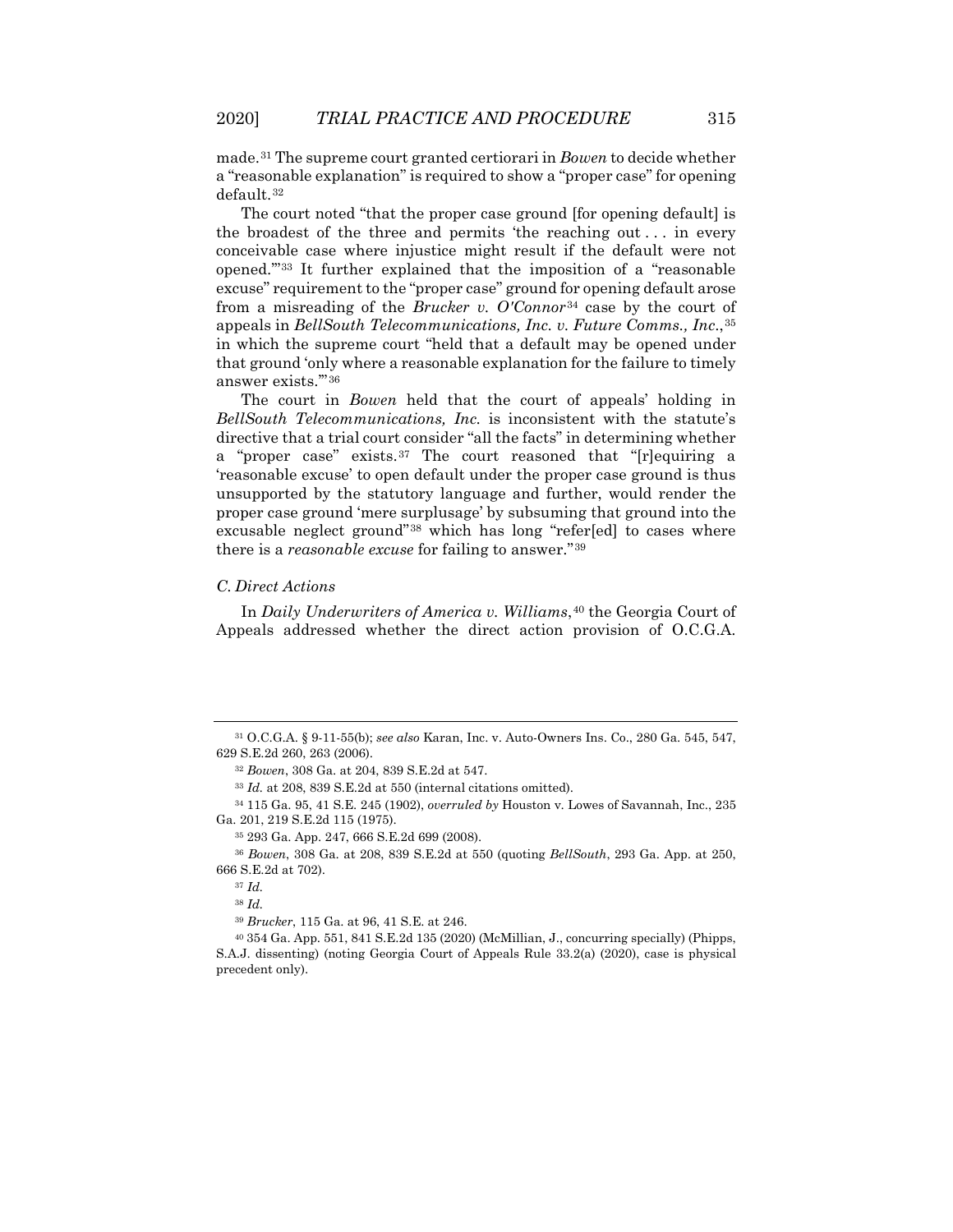§ 40-2-140<sup>[41](#page-7-0)</sup> permitted plaintiffs to sue insurers for motor carriers engaged in purely interstate commerce.[42](#page-7-1) After suffering injuries in a wreck involving a tractor-trailer, the plaintiffs filed suit against the tractor-trailer driver, the employer motor carrier, and the motor carrier's liability insurer.<sup>[43](#page-7-2)</sup> The plaintiffs relied on O.C.G.A. § 40-1-112(c)<sup>[44](#page-7-3)</sup> as authorizing their direct action claims against the motor carrier's liability insurer.[45](#page-7-4) The insurer moved for summary judgment, arguing the plaintiffs' direct action claims should be dismissed because the motor carrier defendant was an interstate motor carrier and the statute relied upon by plaintiffs, O.C.G.A. § 40-1-112(c), applies only to insurers of motor carriers engaged in intrastate activity.[46](#page-7-5) The plaintiffs argued in response that O.C.G.A. § 40-2-140, although not cited in their complaint, authorized the plaintiffs' direct action claims against the insurer. The trial court agreed with the plaintiffs and denied the insurer's motion for summary judgment.<sup>[47](#page-7-6)</sup> The court of appeals granted the insurer's application for interlocutory review but ultimately affirmed the trial court's denial of summary judgment.<sup>[48](#page-7-7)</sup>

The court of appeals held that O.C.G.A.  $\S$  40-2-140(d)(4)<sup>[49](#page-7-8)</sup> permits a plaintiff injured by an interstate motor carrier to pursue a direct action claim against the motor carrier's liability insurer.<sup>[50](#page-7-9)</sup> The court reiterated that O.C.G.A. § 40-1-112<sup>[51](#page-7-10)</sup> does not authorize direct action claims against insurers of motor carriers engaged in purely interstate commerce since the provisions of that title expressly do not apply to motor carriers engaged in purely interstate commerce.<sup>[52](#page-7-11)</sup> The court further held that a plaintiff does not waive its direct action claim against the liability insurer of a motor carrier engaged in purely interstate commerce by failing to include in the complaint a citation to O.C.G.A. § 40-2-140 if the complaint

<span id="page-7-8"></span><sup>48</sup> *Id.*

- <sup>50</sup> *Daily*, 354 Ga. App. at 558, 841 S.E.2d at 141.
- <span id="page-7-11"></span><span id="page-7-10"></span><span id="page-7-9"></span><sup>51</sup> O.C.G.A. § 40-1-112 (2020).

<span id="page-7-0"></span><sup>41</sup> O.C.G.A. § 40-2-140 (2020). "Any person having a cause of action, whether arising in tort or contract, under this Code section may join in the same cause of action the motor carrier and its insurance carrier." (citing O.C.G.A. § 40-2-140(c)(4)).

<sup>42</sup> *Daily*, 354 Ga. App*.* at 557, 841 S.E.2d at 141.

<sup>43</sup> *Id.* at 552, 841 S.E.2d at 137.

<span id="page-7-6"></span><span id="page-7-5"></span><span id="page-7-4"></span><span id="page-7-3"></span><span id="page-7-2"></span><span id="page-7-1"></span><sup>44</sup> O.C.G.A. § 40-1-112(c) (2020) (providing "it shall be permissible under this part for any person having a cause of action arising under this part to join in the same action the motor carrier and the insurance carrier, whether arising in tort or contract"). *Id.*

<sup>45</sup> *Daily*, 354 Ga. App*.* at 552, 841 S.E.2d at 137.

<sup>46</sup> *Id.* at 552, 841 S.E.2d at 137–38.

<span id="page-7-7"></span><sup>47</sup> *Id.* at 552, 841 S.E.2d at 138.

<sup>49</sup> O.C.G.A. § 40-2-140(d)(4) (2020).

<sup>52</sup> *Daily*, 354 Ga. App. at 553, 841 S.E.2d at 138 (citing O.C.G.A. § 40-1-126).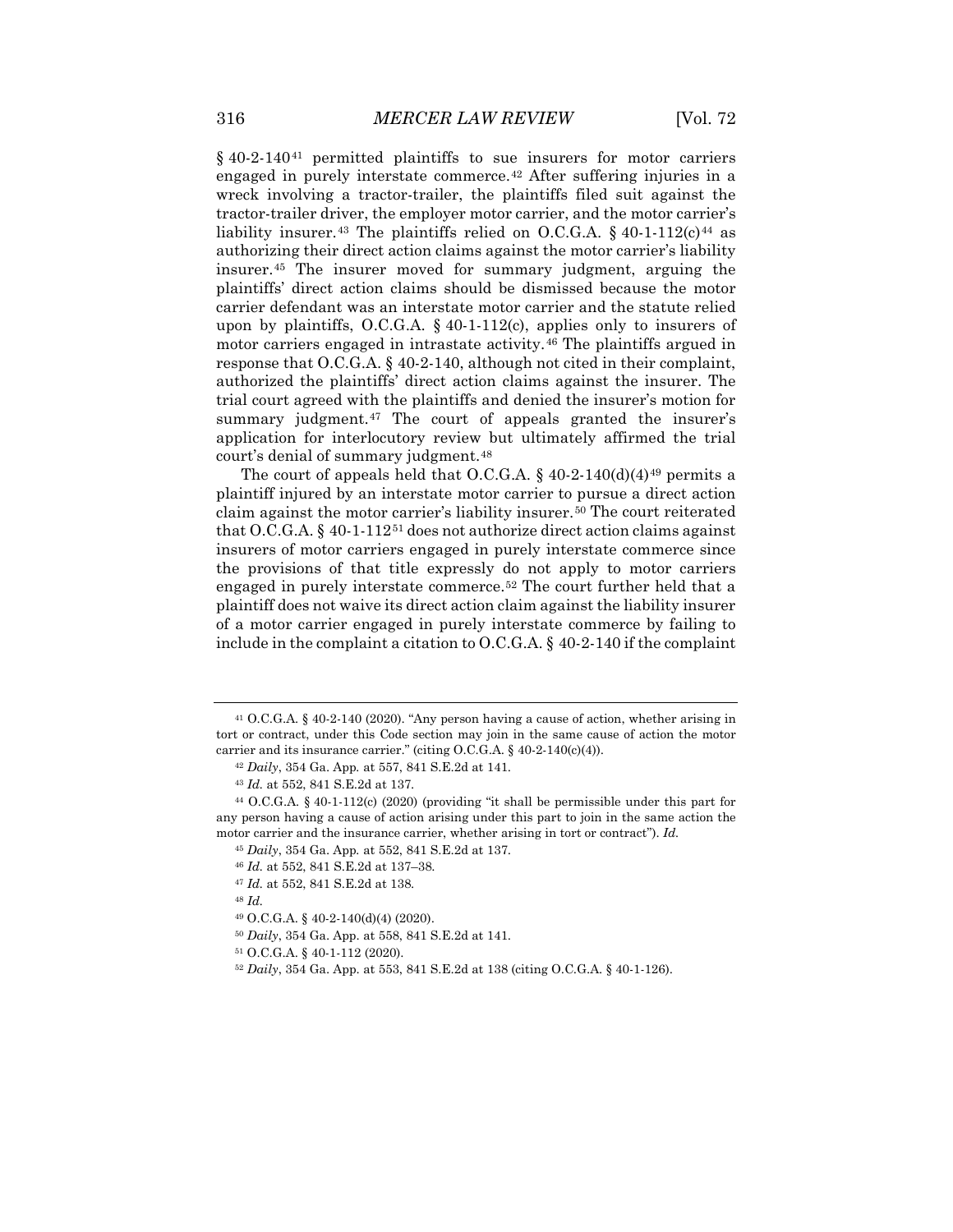puts the liability insurer on notice that a direct action claim is being asserted.[53](#page-8-0)

#### *D.Evidence and Expert Testimony*

In *Lee v. Smith*,<sup>[54](#page-8-1)</sup> the Georgia Supreme Court held that a trial court abuses its discretion by excluding an expert witness "solely because the witness was identified after the deadline set in a scheduling, discovery, and/or case management order."[55](#page-8-2) Although *Lee* involved the exclusion of an expert witness, the court's holding broadly applies to any witness excluded solely because the witness was belatedly disclosed.<sup>[56](#page-8-3)</sup>

In addition to holding that trial courts are not permitted to exclude a witness because the witness was disclosed in violation of a scheduling order, the court established four factors that a trial court must analyze when deciding whether to exclude a witness in these circumstances.<sup>[57](#page-8-4)</sup> Relying on state and federal authority from other jurisdictions, the court held that those factors include: "(1) the explanation for the failure to disclose the witness,  $(2)$  the importance of the testimony, ...  $(3)$  the prejudice to the opposing party if the witness [is] allowed to testify," and (4) whether a less harsh remedy than the exclusion of the witness would be sufficient to ameliorate the prejudice and vindicate the trial court's authority.[58](#page-8-5) Although the court emphasized that these four factors "should be considered in all cases where a witness is disclosed in an untimely manner in violation of a court-imposed deadline," the court noted that "additional factors might also be appropriate to consider in unusual or extraordinary cases."[59](#page-8-6)

In reaching its holding, the court explicitly overruled several Georgia Court of Appeals decisions that "can be read to support the proposition that a trial court does not abuse its discretion by excluding a witness solely because the witness was . . . [disclosed in violation of a scheduling order]."[60](#page-8-7)

<span id="page-8-2"></span><span id="page-8-1"></span><span id="page-8-0"></span><sup>53</sup> *Id.* at 556–57, 841 S.E.2d at 140–41 (Phipps, S.J., dissenting specially). *Id.* at 559–60, 841 S.E.2d at 142 (Phipps, J., dissenting). A petition for writ of certiorari was filed with the Supreme Court of Georgia on May 28, 2020. That petition was still pending at the time this Article was submitted for publishing.

<sup>54</sup> 307 Ga. 815, 838 S.E.2d 870 (2020).

<sup>55</sup> *Id*. at 822–23, 838 S.E.2d at 876.

<sup>56</sup> *Id.* at 823–24, 838 S.E.2d at 877.

<sup>57</sup> *Id.* at 823, 838 S.E.2d at 877.

<sup>58</sup> *Id.* at 823–24, 838 S.E.2d at 877 (alteration in original).

<sup>59</sup> *Id.* at 824 n.5, 838 S.E.2d at 878 n.5.

<span id="page-8-7"></span><span id="page-8-6"></span><span id="page-8-5"></span><span id="page-8-4"></span><span id="page-8-3"></span><sup>60</sup> *Id*. at 822–23, 838 S.E.2d at 876–77 (citing Moore v. Cottrell, Inc., 334 Ga. App. 791, 780 S.E.2d 442 (2015); Kohler v. Van Peteghem, 330 Ga. App. 230, 767 S.E.2d 775 (2014); Vaughan v. WellStar Health System, 304 Ga. App. 596, 601–02, 696 S.E.2d 506 (2010); Collins v. Dickman, 295 Ga. App. 601, 603–04, 672 S.E.2d 433 (2008)).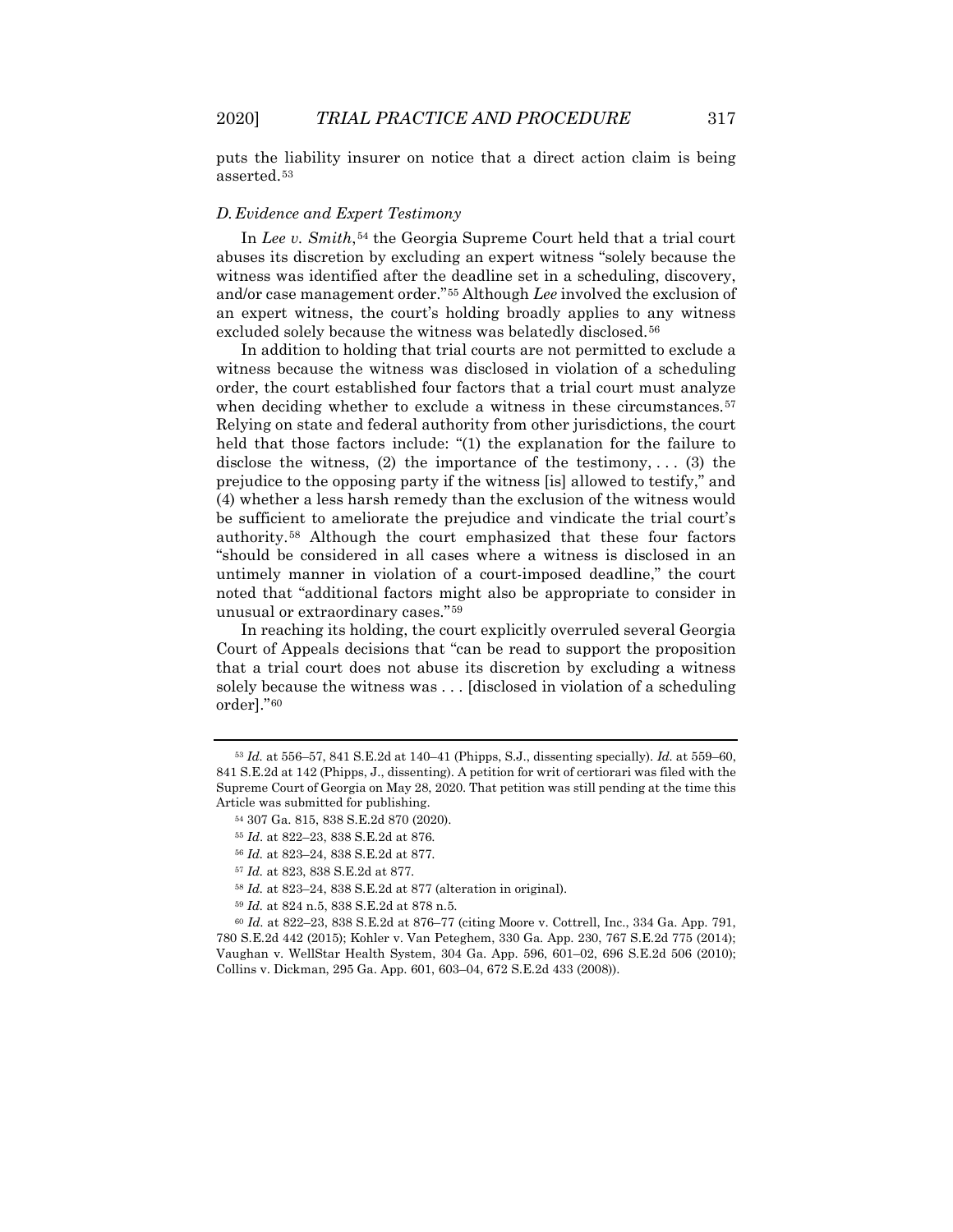In *Cham v. ECI Management Corp.*,<sup>[61](#page-9-0)</sup> the Georgia Court of Appeals reaffirmed that evidence of a party's wealth or financial status is no longer "categorically inadmissible" in cases in which punitive damages are not in issue.[62](#page-9-1) Analyzing the Georgia Supreme Court's recent decision in *Chrysler Group v. Walden*,<sup>[63](#page-9-2)</sup> the court of appeals explained that "the admissibility of party-wealth evidence is a fact-specific analysis in which the trial court must determine whether the evidence is relevant under O.C.G.A. § 24-4-401 ('Rule 401') and more prejudicial than probative under O.C.G.A. § 24-4-403 ('Rule 403')."<sup>[64](#page-9-3)</sup>

In *Cham*, the plaintiffs filed a wrongful death lawsuit against the owner and manager of an apartment complex where a family member was killed during a robbery in 2015.[65](#page-9-4) At trial, counsel for the owner and manager of the apartment complex argued in opening statement that in the years immediately preceding the killing "they went from 'spending 17 to \$18,000 a year [on security] to spending \$62,000 a year, 100, 200, 300 percent [increase].'"[66](#page-9-5) In response, the plaintiffs' counsel attempted to elicit testimony that the defendants' spending on security was a relatively small percentage of their overall budget, but the trial court sustained an objection to this line of questioning on the grounds that it impermissibly sought testimony regarding "the financial worth of the Defendant[s]."<sup>[67](#page-9-6)</sup> The jury rendered a verdict for the defense.<sup>[68](#page-9-7)</sup>

Although the court of appeals reversed the verdict for the defense and remanded on other grounds, the court agreed with the plaintiffs that evidence regarding the percentage of the defendants' overall budget devoted to security was not categorically inadmissible as party-wealth evidence.[69](#page-9-8) The court of appeals emphasized that "Georgia's common law rule relating to the relevance of party-wealth evidence is no longer in force," in light of the enactment of Georgia's 2013 Evidence Code.[70](#page-9-9) The court of appeals then explained that "[o]n remand, the trial court should first determine whether the evidence is relevant to an issue in this case," and "[i]f so, the trial court should then conduct a balanc[e] of the evidence

<sup>61</sup> 353 Ga. App. 162, 836 S.E.2d 555 (2019).

<sup>62</sup> *Id.* at 171, 836 S.E.2d at 563.

<sup>63</sup> 303 Ga. 358, 812 S.E.2d 244 (2018).

<span id="page-9-7"></span><span id="page-9-6"></span><span id="page-9-5"></span><span id="page-9-4"></span><span id="page-9-3"></span><span id="page-9-2"></span><span id="page-9-1"></span><span id="page-9-0"></span><sup>64</sup> *Cham*, 353 Ga. App. at 171, 836 S.E.2d at 563 (citing O.C.G.A. §§ 24-4-401 and 24-4-403 (2020)).

<sup>65</sup> *Id*. at 162, 836 S.E.2d at 557.

<sup>66</sup> *Id.* at 168, 836 S.E.2d at 561 (third alteration in original) (quotation marks omitted).

<sup>67</sup> *Id.* at 168–71, 836 S.E.2d at 561–63.

<sup>68</sup> *Id.* at 162, 836 S.E.2d at 557–58.

<sup>69</sup> *Id.* at 171–72, 836 S.E.2d at 563.

<span id="page-9-9"></span><span id="page-9-8"></span><sup>70</sup> *Id.*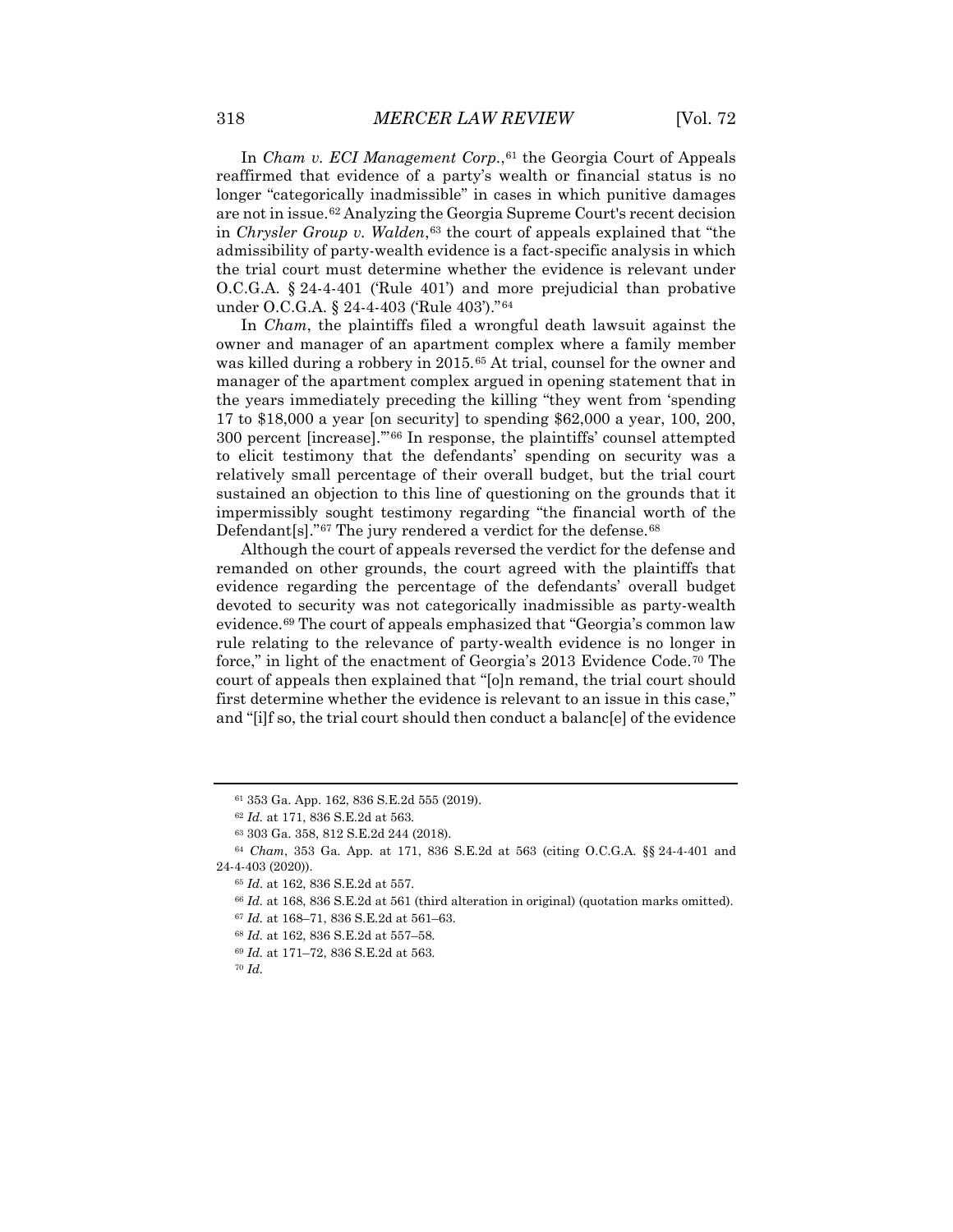under Rule 403, determining whether the probative value of the evidence is substantially outweighed by the danger of unfair prejudice."[71](#page-10-0)

#### *E. Professional Negligence*

In *Lowndes County Health Services, LLC v. Copeland*,[72](#page-10-1) the Georgia Court of Appeals affirmed a trial court's ruling that claims arising from the failure to properly staff the night shift at a skilled nursing facility sound in ordinary negligence rather than professional negligence.<sup>[73](#page-10-2)</sup> On October 26, 2012, Bobby Copeland died from complications related to a bowel obstruction while in the care of Heritage Healthcare at Holly Hill (Holly Hill), a skilled nursing facility in Valdosta.[74](#page-10-3) The evidence showed that a licensed practical nurse (LPN) who worked the night shift at Holly Hill discovered Copeland had vomited on himself and had a "slightly distended" stomach with no bowel sounds in three of four quadrants around 10:45 PM on October 25.[75](#page-10-4) The LPN called the physician's assistant for Holly Hill's medical director, relayed her observations, and asked if Copeland should go to the hospital. The physician's assistant said not to send Copeland to the hospital and instead ordered a blood test, abdominal x-ray, and anti-nausea medication. Around 10:15 a.m. the following morning, Copeland, whose symptoms persisted, was examined by the physician's assistant. Forty-five minutes later, Copeland was transported by ambulance to the emergency department at South Georgia Medical Center. Around 5:30 p.m., Copeland was transferred to the intensive care unit where he died a few hours later.[76](#page-10-5)

Copeland's son and the administrator of his estate sued Holly Hill for causing Copeland's death.<sup>[77](#page-10-6)</sup> A jury awarded the plaintiffs over  $$7.5$ million in compensatory damages and found Holly Hill liable for both ordinary and professional negligence.[78](#page-10-7) On appeal, Holly Hill challenged the trial court's denial of its motion for directed verdict on the plaintiffs' negligent staffing claim.[79](#page-10-8) The plaintiffs alleged that Holly Hill negligently staffed the night shift on October 25, 2012, because no one there could properly assess Copeland's condition.<sup>[80](#page-10-9)</sup> The plaintiffs asserted this was an ordinary negligence claim, but Holly Hill argued

- <span id="page-10-3"></span><sup>74</sup> *Id.* at 233–34, 834 S.E.2d at 324–25.
- <span id="page-10-4"></span><sup>75</sup> *Id.* at 233–34, 834 S.E.2d at 324.
- <span id="page-10-5"></span><sup>76</sup> *Id.* at 234, 834 S.E.2d at 324–25.
- <span id="page-10-7"></span><span id="page-10-6"></span><sup>77</sup> *Id.* at 233, 834 S.E.2d at 324.
- <sup>78</sup> *Id.* at 234, 834 S.E.2d at 325.
- <span id="page-10-8"></span><sup>79</sup> *Id.* at 237, 834 S.E.2d at 326.
- <span id="page-10-9"></span><sup>80</sup> *Id.* at 238, 834 S.E.2d at 326–27.

<span id="page-10-0"></span><sup>71</sup> *Id.* at 172, 836 S.E.2d at 563.

<span id="page-10-1"></span><sup>72</sup> 352 Ga. App. 233, 834 S.E.2d 322 (2019).

<span id="page-10-2"></span><sup>73</sup> *Id.* at 239, 834 S.E.2d at 327.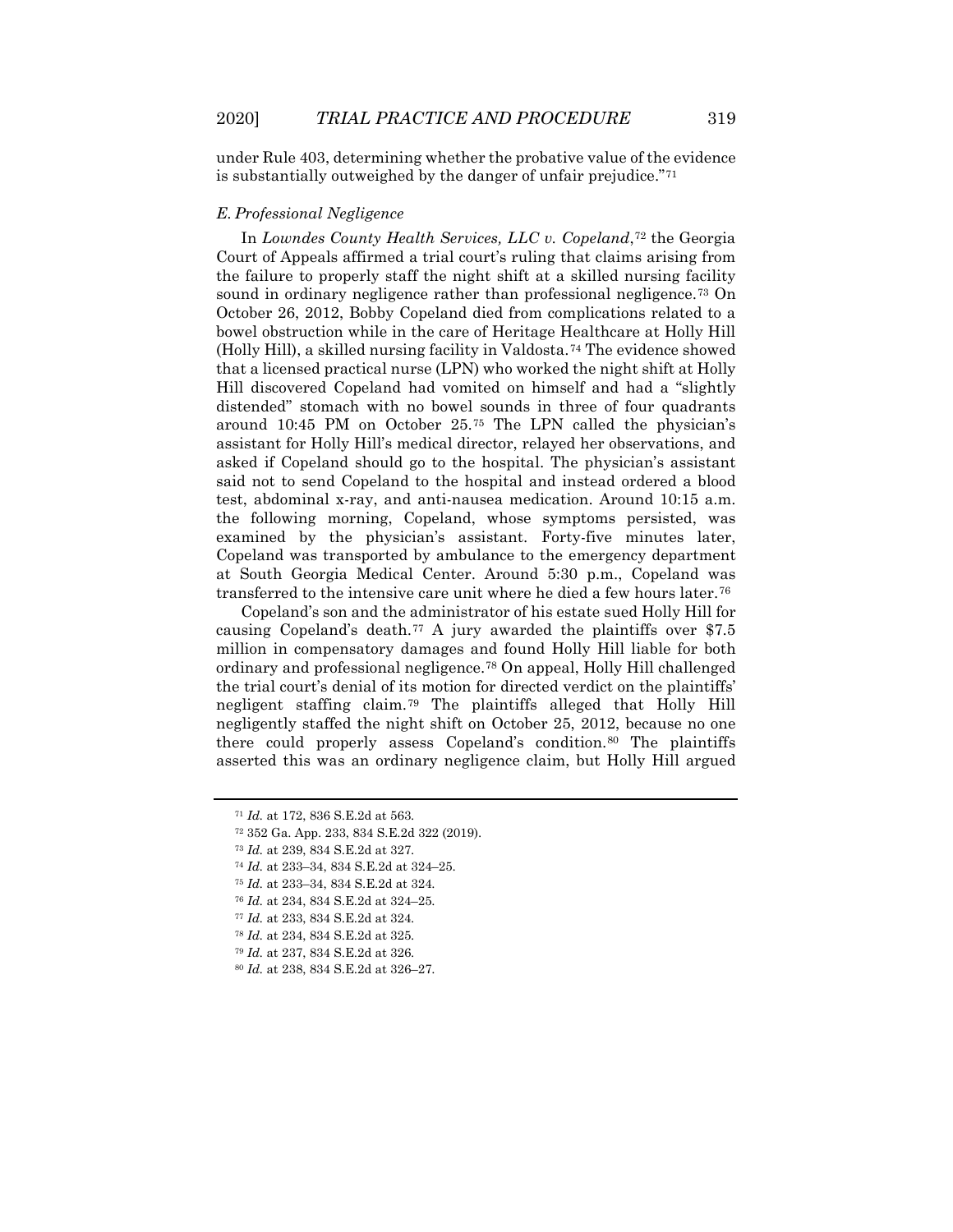that the claim sounded in professional negligence and, thus, had to be supported by expert evidence, which the plaintiffs did not present, because staffing decisions involved "professional nursing judgment."[81](#page-11-0) The trial court disagreed, and the court of appeals affirmed.<sup>[82](#page-11-1)</sup>

While the evidence showed that a registered nurse made the overnight-staffing schedule, those staffing decisions were based on what Holly Hill had done historically and the judgment of the scheduling nurse "in collaboration with the facility administrator" responsible for Holly Hill's overall operation.<sup>[83](#page-11-2)</sup> As a result and as usual, no registered nurses were scheduled to work the night shift on October 25, meaning no one "qualified to perform an independent nursing assessment of a resident's medical condition" was on duty.[84](#page-11-3) At trial, Holly Hill adduced no evidence that the final decision about how many registered nurses were available to schedule on the night shift was made by a medical professional or constituted a medical decision, rather than a business decision based on the comparative cost of paying registered nurses to work.[85](#page-11-4) Because the limited availability of registered nurses was the product of "business-related ordinary negligence," the court of appeals held the trial court properly concluded that the plaintiffs' negligent staffing claim sounded in ordinary rather than professional negligence.<sup>[86](#page-11-5)</sup>

#### *F. Punitive Damages*

In *Coen v. Aptean, Inc.*,<sup>[87](#page-11-6)</sup> the Georgia Supreme Court considered whether punitive damages are recoverable under the current abusive litigation statutes, O.C.G.A.  $\S$  51-7-80 through 51-7-85,<sup>[88](#page-11-7)</sup> enacted in 1989.[89](#page-11-8) Those statutes permit a victim of abusive litigation to recover "all damages allowed by law as proven by the evidence, including costs and expenses of litigation and reasonable attorney's fees."[90](#page-11-9) After examining the plain text of the statutes, reviewing the common law at the time of enactment, and considering the possibility of double recovery, the court unanimously held that a plaintiff can recover punitive damages in a

<sup>83</sup> *Id.*

<sup>86</sup> *Id.*

<sup>87</sup> 307 Ga. 826, 838 S.E.2d 860 (2020).

<sup>88</sup> O.C.G.A. §§ 51-7-80 through 51-7-85 (2020).

<span id="page-11-9"></span><span id="page-11-8"></span><span id="page-11-7"></span><span id="page-11-6"></span><span id="page-11-5"></span><span id="page-11-4"></span><sup>89</sup> Ga. S. Bill 239, Reg. Sess., 1989 Ga. Laws 408 (Codified at O.C.G.A §§ 51-7-80 through 51-7-85 (2020)).

<sup>90</sup> O.C.G.A. § 51-7-83(a) (2020).

<sup>81</sup> *Id.* at 238, 834 S.E.2d at 327.

<span id="page-11-2"></span><span id="page-11-1"></span><span id="page-11-0"></span><sup>82</sup> *Id.* at 238–39, 834 S.E.2d at 327.

<sup>84</sup> *Id.* at 238, 834 S.E.2d at 327.

<span id="page-11-3"></span><sup>85</sup> *Id.* at 239, 834 S.E.2d at 327.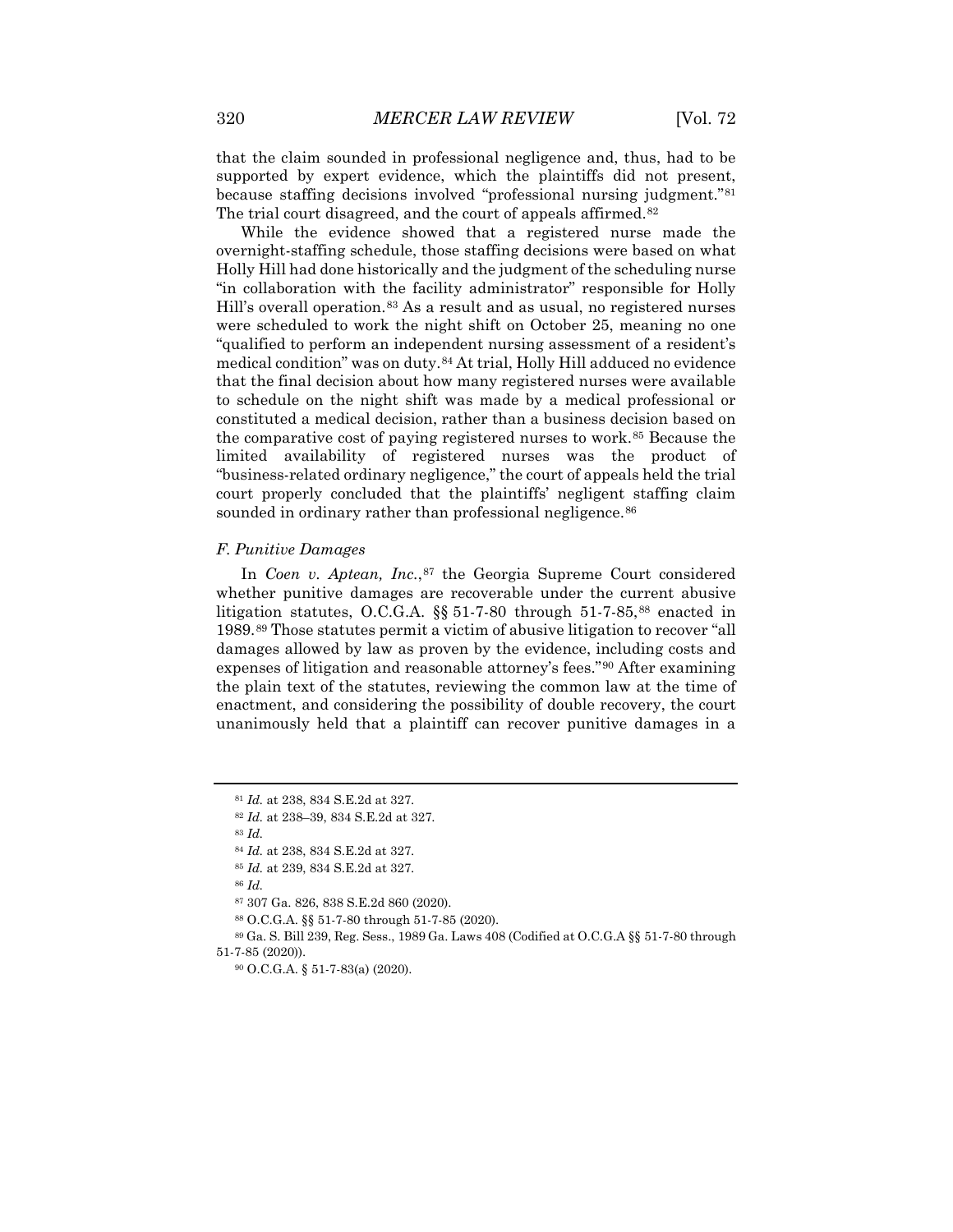statutory abusive litigation action if the plaintiff is not seeking relief solely for injury to peace, happiness, and feelings.<sup>[91](#page-12-0)</sup>

The plaintiff in *Coen* was fired from CDC Software in April 2012. After his firing, he sued CDC Software for breach of his employment contract.[92](#page-12-1) In reaction to several claims and defenses asserted by CDC in response to his complaint, Coen sent an abusive litigation letter to CDC Software, Aptean, and their counsel giving them, as required by the abusive litigation statutes, an opportunity to drop the claims and defenses that "lacked substantial justification."[93](#page-12-2) As a result, the defendants dropped some but not all claims and defenses which Coen asserted were without merit.<sup>[94](#page-12-3)</sup> "In April 2014, the trial court granted  $\dots$ partial summary judgment" to Coen, ruling the employment contract was "valid and enforceable" and that CDC Software had no basis for not paying him.[95](#page-12-4)

Coen then moved under O.C.G.A.  $§ 9-15-14(a)$ <sup>[96](#page-12-5)</sup> and O.C.G.A.  $\S 9-15-14(b)$ <sup>[97](#page-12-6)</sup> for attorney's fees and litigation expenses. The trial court granted Coen's motion, awarded him \$176,484.80, and held CDC Software, Aptean, and their counsel, jointly and severally liable for the damages. In September 2014, Coen dismissed all remaining claims with prejudice.[98](#page-12-7)

After filing three separate abusive litigation lawsuits in 2015, Coen dismissed those actions and filed a renewal action in September 2016, naming all parties from the three prior cases.<sup>[99](#page-12-8)</sup> In the renewal action, Coen sought "damages for injury to his peace, happiness, or feelings; punitive damages; and attorney['s] fees for the pending action."[100](#page-12-9) The trial court dismissed Coen's renewal action, as relevant here, because it ruled that punitive damages were unavailable in an abusive litigation action.[101](#page-12-10) The court of appeals affirmed the trial court's ruling.[102](#page-12-11) The Georgia Supreme Court granted certiorari, reversed, and remanded.[103](#page-12-12)

<span id="page-12-0"></span>The supreme court held that punitive damages are available in an abusive-ligation action based on the plain text of O.C.G.A. § 51-7-83(a):

<span id="page-12-12"></span><span id="page-12-11"></span><span id="page-12-10"></span><sup>102</sup> *Id.*

<sup>91</sup> *Coen*, 307 Ga. at 826–27, 838 S.E.2d at 861.

<span id="page-12-3"></span><span id="page-12-2"></span><span id="page-12-1"></span><sup>92</sup> *Id.* at 827, 838 S.E.2d at 861.

<sup>93</sup> *Id.* at 827 n.2, 838 S.E.2d at 861 n.2.

<sup>94</sup> *Id.*

<span id="page-12-4"></span><sup>95</sup> *Id.* at 827, 838 S.E.2d at 861.

<span id="page-12-6"></span><span id="page-12-5"></span><sup>96</sup> O.C.G.A. § 9-15-14(a) (2020).

<sup>97</sup> O.C.G.A. § 9-15-14(b) (2020).

<span id="page-12-7"></span><sup>98</sup> *Coen*, 307 Ga. at 827, 838 S.E.2d at 861.

<span id="page-12-9"></span><span id="page-12-8"></span><sup>99</sup> *Id.* at 827–28, 838 S.E.2d at 861.

<sup>100</sup> *Id.* at 828, 838 S.E.2d at 861.

<sup>101</sup> *Id.* at 828, 838 S.E.2d at 862.

<sup>103</sup> *Id.* at 828–29, 840–41, 838 S.E.2d at 862, 869–70.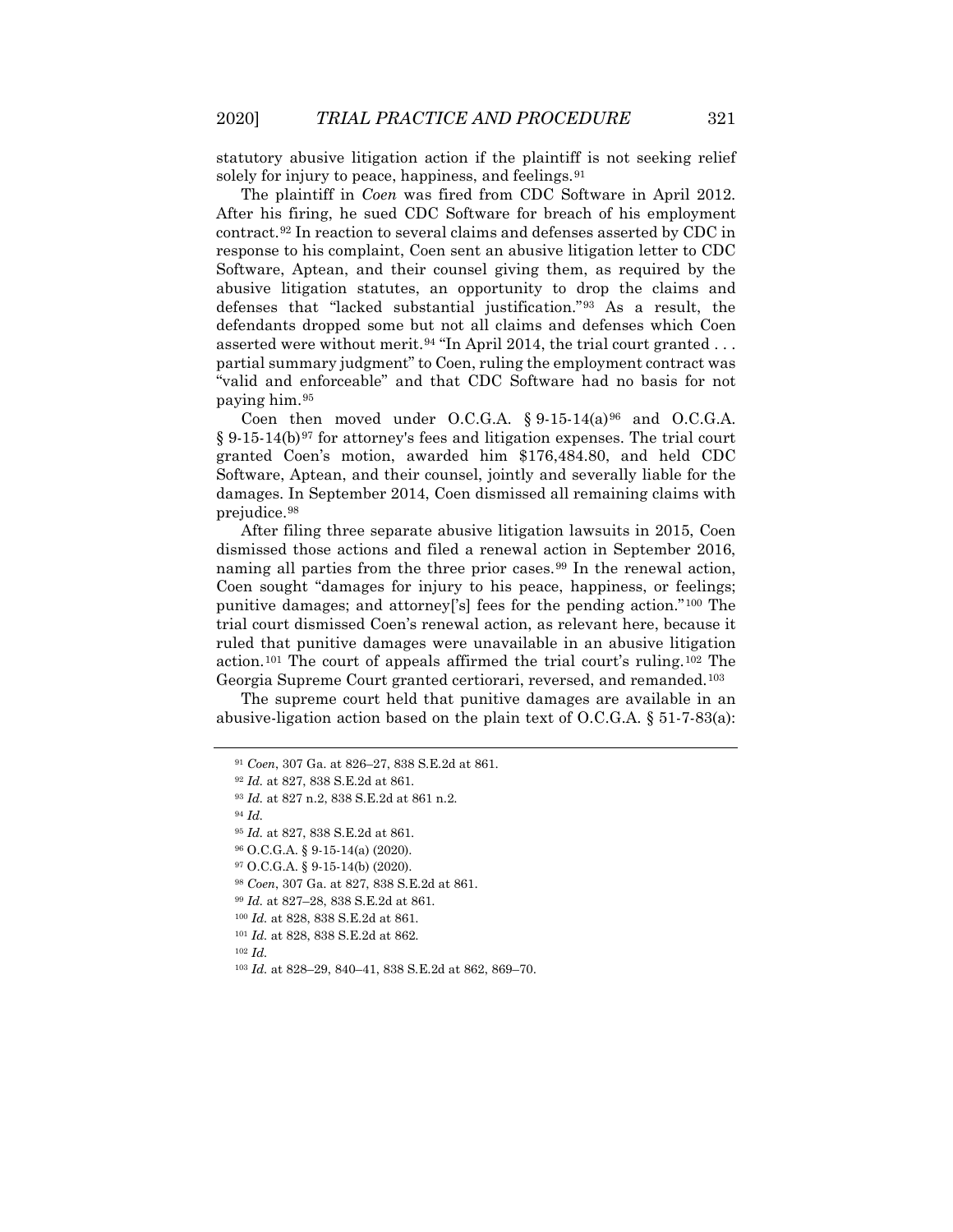"'[a] plaintiff who prevails in an action under this article shall be entitled to all damages allowed by law as proven by the evidence, including costs and expenses of litigation and reasonable attorney's fees.'"[104](#page-13-0) The court noted that it "must also consider the legal context in which this statutory text was enacted in 1989."[105](#page-13-1) After surveying the common law, the court concluded that punitive damages were generally available in common law abusive litigation actions if the plaintiffs did not seek damages solely for injury to peace, happiness, or feelings.[106](#page-13-2) Having concluded that the abusive litigation statutes generally permit recovery of punitive damages, the supreme court remanded the case so that the lower courts could consider whether Coen had satisfied other prerequisites to proceed with his claims.<sup>[107](#page-13-3)</sup>

#### *G.Service of Process*

In *Henderson v. James*,[108](#page-13-4) the Georgia Court of Appeals addressed whether service by publication was sufficient to confer personal jurisdiction over the defendant in a pending tort action.<sup>[109](#page-13-5)</sup> The plaintiff in *Henderson* filed a personal injury lawsuit against the defendant arising out of an October 4, 2016 car wreck that occurred in Ware County. The initial complaint alleged that the defendant resided in Ware County.[110](#page-13-6) After the plaintiff was unable to locate or personally serve the defendant, the plaintiff filed an amended complaint alleging the defendant had "apparently departed . . . Ware County and the State of Georgia."[111](#page-13-7) The trial court subsequently authorized service by publication and after the statute of limitations expired, the defendant's insurer filed a motion to dismiss on behalf of the defendant, arguing that service by publication was insufficient to confer personal jurisdiction over the defendant.[112](#page-13-8) After the trial court denied the defendant's motion to dismiss, the court of appeals granted an application for discretionary review to determine whether the trial court erred.<sup>[113](#page-13-9)</sup>

<span id="page-13-1"></span><span id="page-13-0"></span>"[T]he general rule in Georgia is that service by publication does not confer personal jurisdiction over a defendant in a tort action."[114](#page-13-10) An

<sup>104</sup> *Id.* at 829, 838 S.E.2d at 862 (quoting O.C.G.A. § 51-7-83(a)).

<sup>105</sup> *Id.* at 832, 838 S.E.2d at 864.

<span id="page-13-2"></span><sup>106</sup> *Id.* at 837, 838 S.E.2d at 867–68.

<span id="page-13-3"></span><sup>107</sup> *Id.* at 840–41, 838 S.E.2d at 870.

<span id="page-13-4"></span><sup>108</sup> 350 Ga. App. 361, 829 S.E.2d 429 (2019).

<span id="page-13-5"></span><sup>109</sup> *Id*. at 365, 829 S.E.2d at 433.

<span id="page-13-6"></span><sup>110</sup> *Id*. at 361, 829 S.E.2d at 431.

<span id="page-13-7"></span><sup>111</sup> *Id*.

<span id="page-13-8"></span><sup>112</sup> *Id.* at 362–63, 829 S.E.2d at 431–32.

<span id="page-13-9"></span><sup>113</sup> *Id*. at 361, 829 S.E.2d at 430–31.

<span id="page-13-10"></span><sup>114</sup> *Id*. at 364, 829 S.E.2d at 433.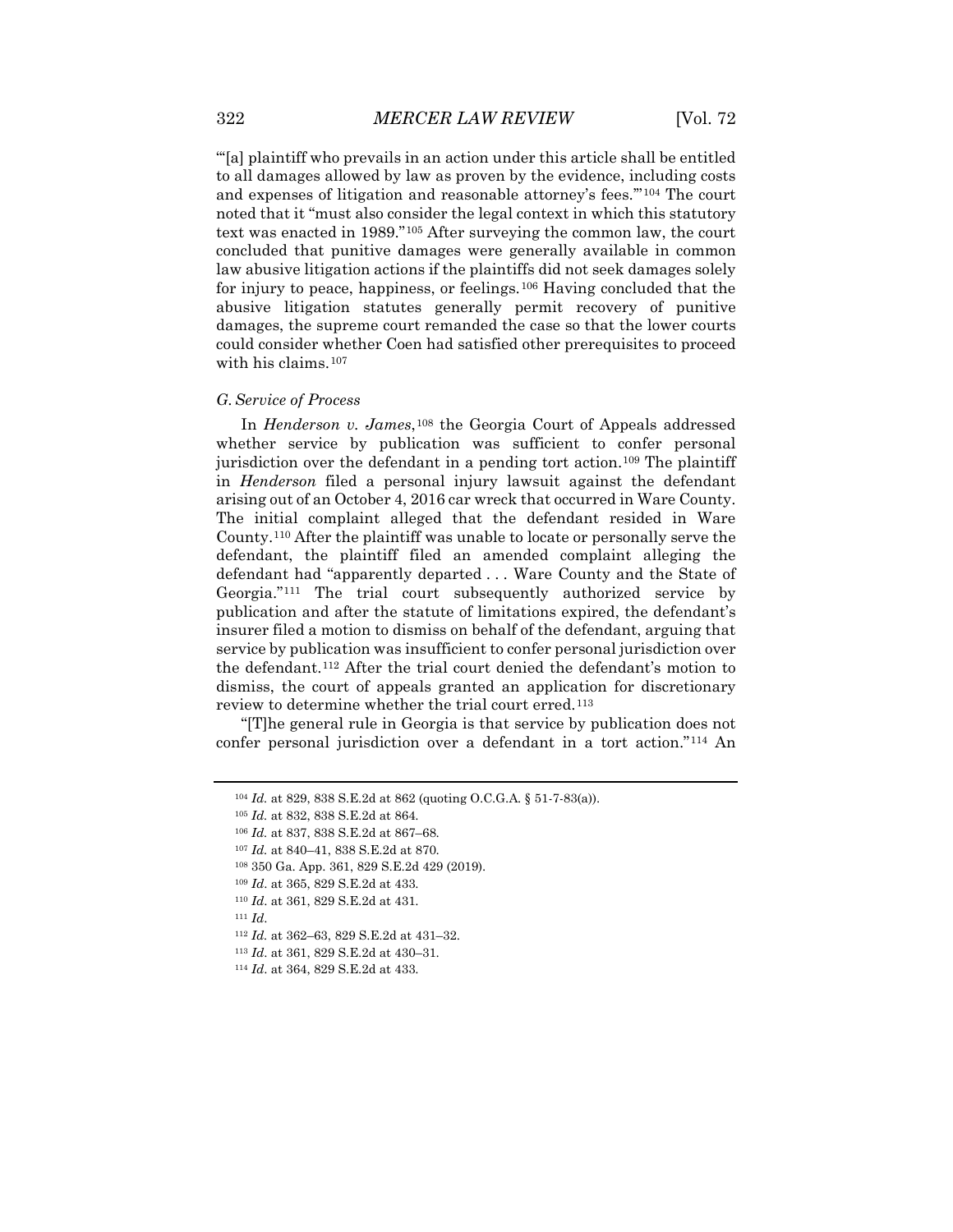established but narrow exception to this general rule exists where there is evidence that the defendant (1) resides within the trial court's jurisdiction; (2) has actual knowledge of the lawsuit; and (3) "willfully secrets himself" as a means to frustrate and avoid personal service efforts.[115](#page-14-0) The court of appeals held in *Henderson* that this exception was inapplicable under the facts of the case because "the record contain[ed] no evidence whatsoever that [defendant] ha[d] actual knowledge of the lawsuit pending against him[,]" and the amended complaint alleged the defendant no longer resided in the trial court's jurisdiction.[116](#page-14-1) Accordingly, service by publication did not confer personal jurisdiction over the defendant, and the court of appeals held that the trial court erred in denying the motion to dismiss filed on the defendant's behalf.<sup>[117](#page-14-2)</sup>

#### *H.Statutes of Limitation*

In *Langley v. MP Spring Lake, LLC*,<sup>[118](#page-14-3)</sup> the Georgia Supreme Court reversed the Georgia Court of Appeals and held that a residential lease agreement containing a one-year limitation period for asserting "any legal action" did not preclude the plaintiff from bringing a premises liability tort claim outside the agreed upon one-year limitation period.<sup>[119](#page-14-4)</sup> The court explained that the lease agreement's "Limitation Provision" must be read "in light of the contract as a whole and in the legal context in which it was created."[120](#page-14-5)

The purpose and intent of the lease agreement was to create a landlord-tenant relationship.[121](#page-14-6) Because the "Limitation Provision" "is found near the end of a contract establishing a lease agreement[,]" it was unclear "whether [the phrase] 'any legal action' should be given its literal meaning, or whether the parties intended to limit its application to lawsuits arising from the lease agreement."<sup>[122](#page-14-7)</sup> In light of this ambiguity, the court determined that "the agreement must be construed against [the apartment complex], the drafter, and in favor of [the plaintiff], the non-drafter."[123](#page-14-8) The court noted that the plaintiff's lawsuit "is not legally

<sup>115</sup> *Id*. (quoting Melton v. Johnson, 242 Ga. 400, 403, 249 S.E.2d 82 (1978)).

<sup>116</sup> *Id.* at 365, 829 S.E.2d at 433.

<sup>117</sup> *Id.*

<sup>118</sup> 307 Ga. 321, 834 S.E.2d 800 (2019).

<span id="page-14-6"></span><span id="page-14-5"></span><span id="page-14-4"></span><span id="page-14-3"></span><span id="page-14-2"></span><span id="page-14-1"></span><span id="page-14-0"></span><sup>119</sup> *Id*. at 321, 834 S.E.2d at 802. The relevant underlying facts and a summary of the Georgia Court of Appeals decision can be found in Mercer Law Review's 2018 Annual Survey of Georgia Law. *See* Brandon L. Peak et al., *Trial Practice and Procedure, Annual Survey of Georgia Law*, 70 Mercer L. Rev. 253, 269–70 (2018).

<sup>120</sup> *Langley*, 307 Ga. at 325, 834 S.E.2d at 805.

<sup>121</sup> *Id*.

<span id="page-14-8"></span><span id="page-14-7"></span><sup>122</sup> *Id*.

<sup>123</sup> *Id*.